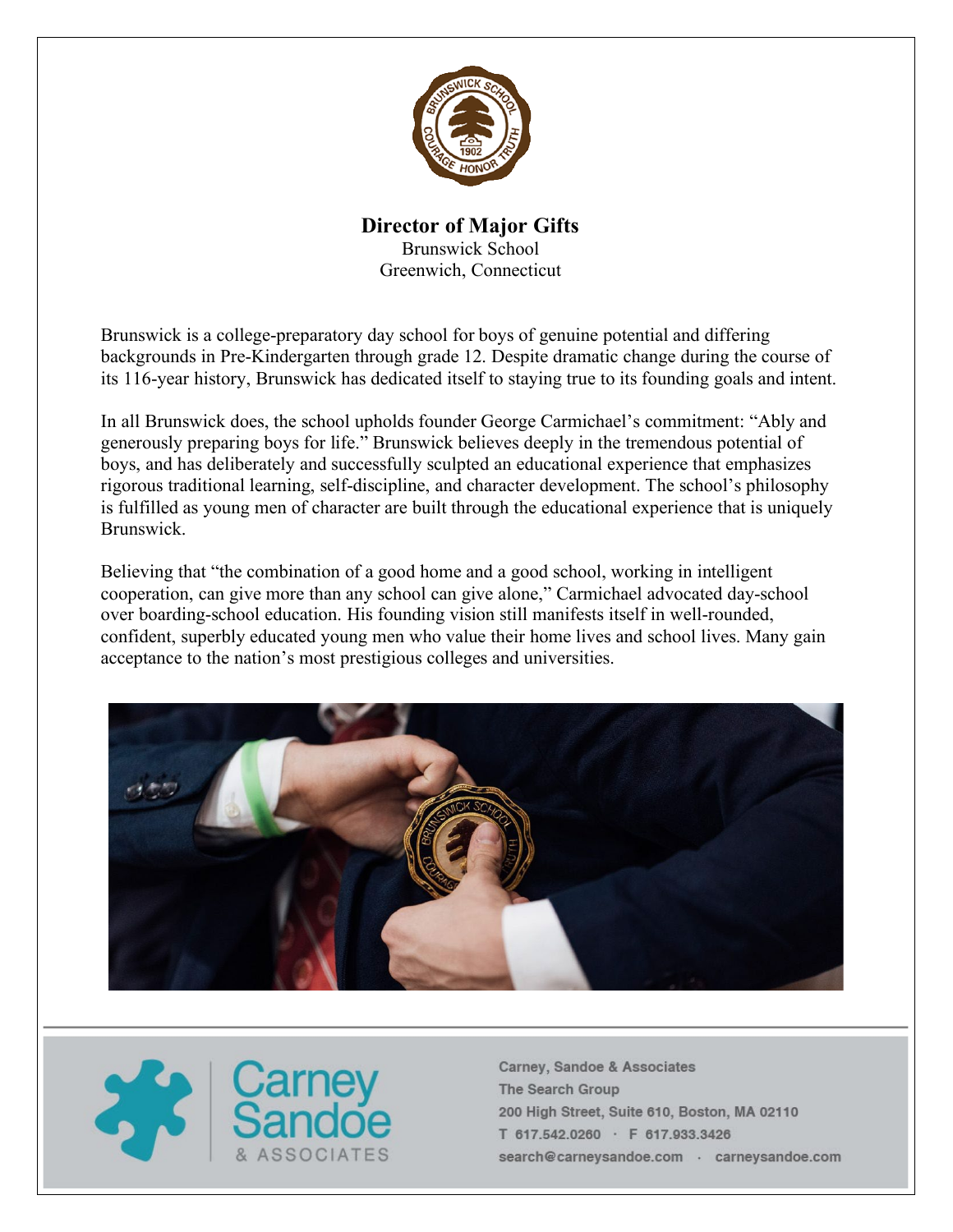### **Director of Major Gifts**

The Director of Major Gifts is a senior member of the Development team and is responsible for securing financial resources for Brunswick School.

The primary focus for this position is meeting and working with donors and prospects with significant giving capacity to accomplish their giving objectives in the form of annual giving, major and planned gifts. The Director of Major Gifts will engage in and be responsible for all aspects of the donor development cycle including donor identification, cultivation, solicitation, acknowledgment, partnership, and stewardship.

This income-generating position reports directly to the Director of Advancement, under the strategic vision of the Head of School. The position requires extensive travel and includes evening and weekend responsibilities to be successful.



### **Performance Measurements**

● Identify major gift prospects. Analyze and predict the donor's propensity, capacity, and enthusiasm to give. Gather pertinent data alongside the prospect researcher to determine the best candidates for the major gifts program.

• Cultivate major gift prospects, investing the necessary time and energy to build relationships and understand each donor/prospect's goals with the express purpose of alignment with the school's mission and objectives. Solicit major gift prospects. Move prospective major donors that are ready to receive an appropriate ask, based upon donor intent and interest, along the donor pipeline.

- Steward major gift donors. Develop stewardship strategies that continue the major gift relationship for future gifts and planned giving opportunities.
- Manage a portfolio of approximately 150-200 qualified relationships and establish a custom cultivation strategy for each donor.
- Adhere to the highest ethical standards; demonstrate empathetic disposition and perseverance; reflect optimistic and positive attitude; and convey sensitivity to needs of the donors.

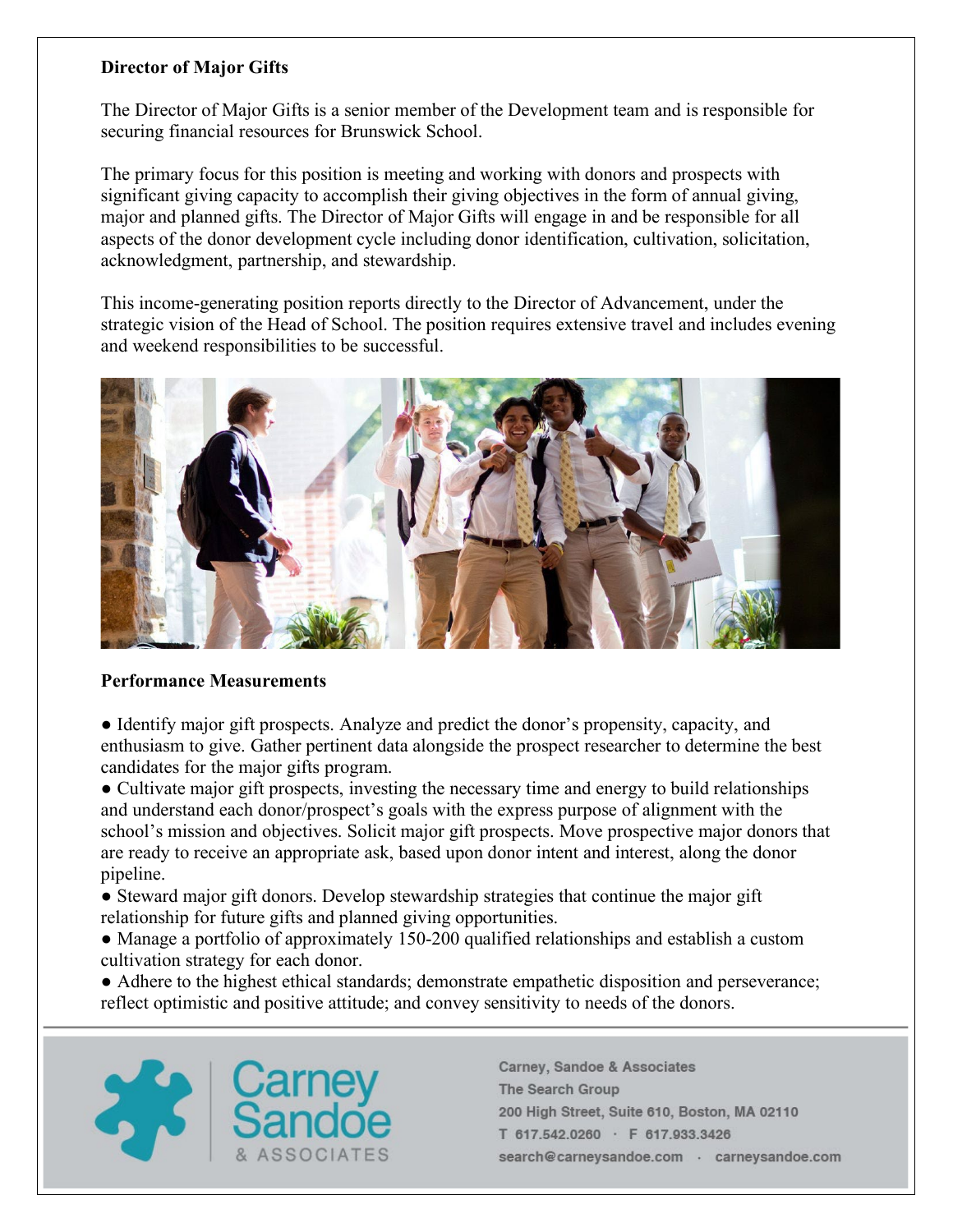

#### **Performance Measurements (continued)**

● Execute and report on quarterly/annual fundraising plans, donor identification, cultivation and solicitation, campaigns (capital and annual), and stewardship efforts.

● Work collaboratively with development and advancement officers. Offer prospect strategy counsel to the Head of School, and development/advancement staff who are managing other prospects. Be a resource for development/advancement staff, from identifying potential volunteer connections to knowing about meeting and event spaces in key locations.

● Track prospects and donor contacts in portfolio using organization tools and tracking methods as utilized by the school. Ensure that all donor information entry, storage, and special requests are recorded and accomplished.

● Work toward annual fundraising (annual and capital) goals and operating campaigns.

- Work collaboratively with Development staff to compose letters, compile appropriate invitation lists, secure sponsors, participate in events and engage featured program participants.
- Continually update and correct database records for individuals, and organizations.
- Demonstrate Brunswick School values in performance of all duties.
- Perform other duties as assigned.



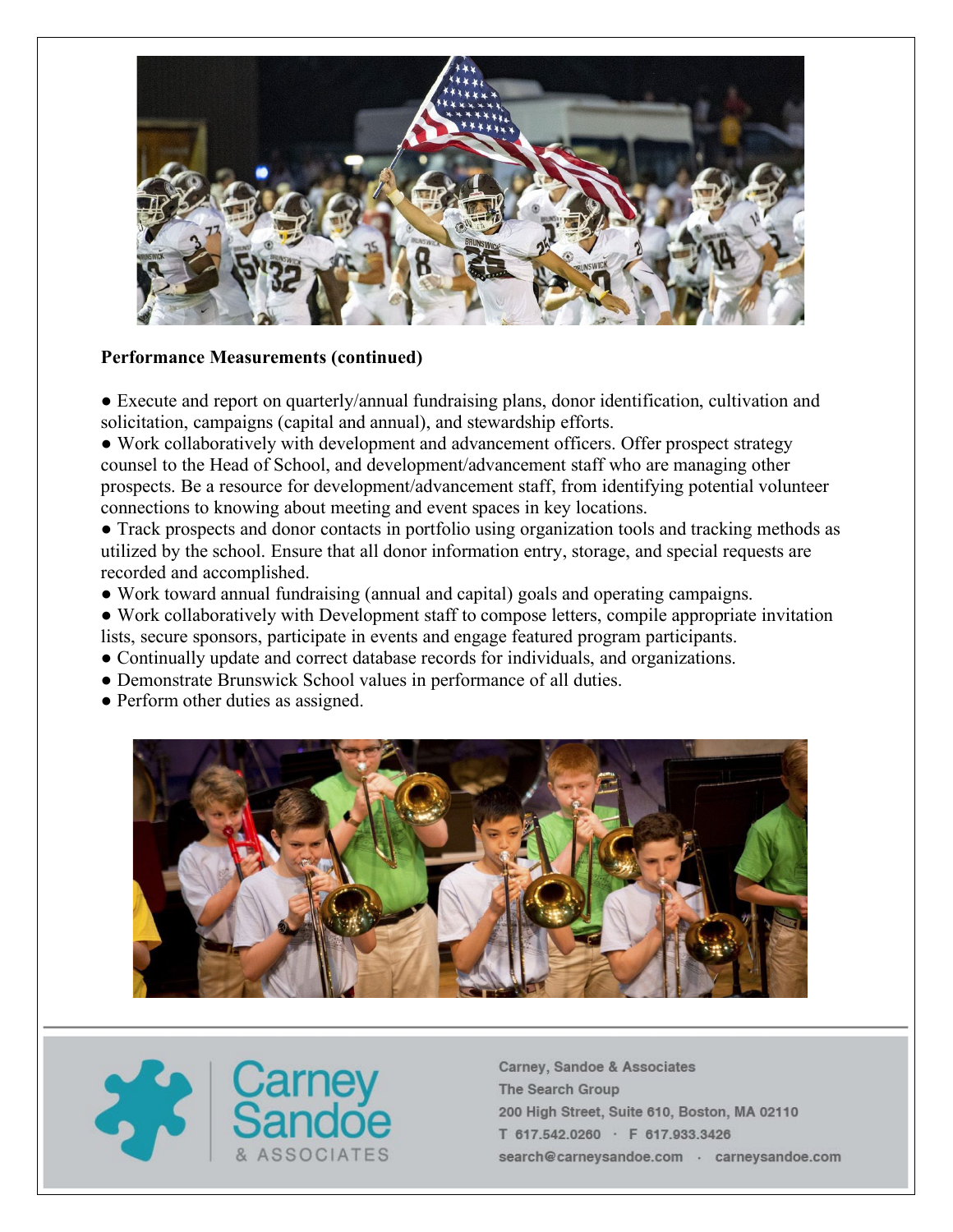### **Qualifications**

Educations/Certifications

● Bachelor's degree, Master's degree and/or CFRE preferred

# Experience

- A proven fundraising track record, as well as possible history in finance, sales, and marketing
- The ability to lead, work in a team setting, and work independently
- Detailed and in-depth knowledge of fundraising, its impact and associated tax laws
- Comfort in researching and analyzing large groups of data to uncover prospects
- Capacity to handle numerous tasks at once while still meeting deadlines
- Demonstrated history of securing major gifts over three or more years while working in a growing organization

# Skills/Abilities

● Ability to determine how best to develop and maintain effective relationships with donors and determine when and how a prospective donor can be successfully solicited for a gift/gifts

- Capacity to mobilize and motivate volunteers
- Prioritization of direct contact with donors
- Demonstrated ability to understand the needs and interests of donors in order to develop or strengthen relationships with the school
- Ability to participate in all aspects of the giving cycle
- Must have knowledge of planned giving techniques and vehicles
- Must travel and work irregular hours as needed
- Proficient computer, database, technology, and social media skills
- Excellent verbal and written communication skills and professional demeanor
- Working well in a team environment and ability to accept input as well as supervisory guidance
- A self-starter who regularly sets and achieves activity and results-driven goals



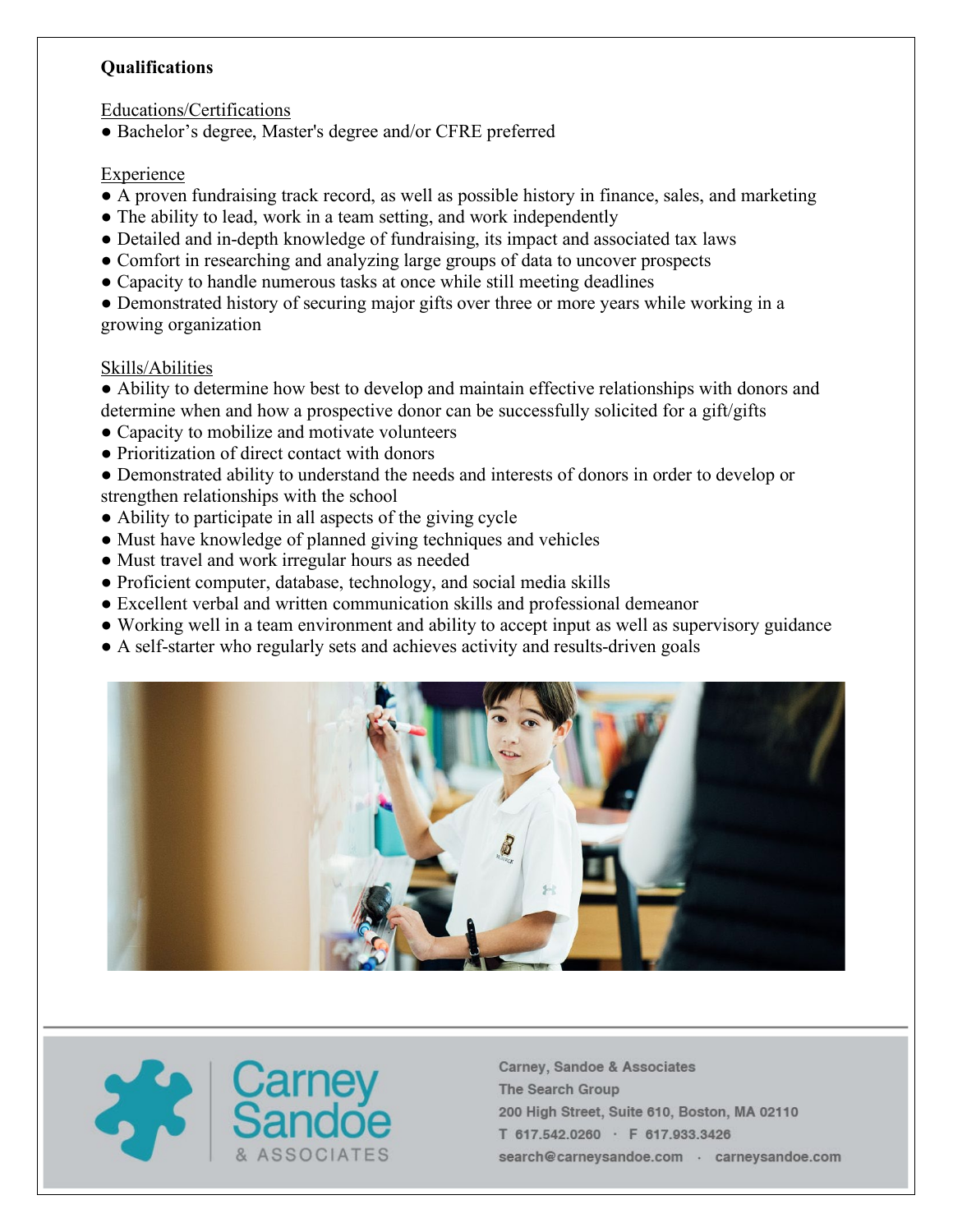### **Working Environment**

The employee agrees to promote the values and mission of Brunswick School. The employee shall conduct himself/herself in a manner consistent with the reputation of the school.

# **Working Conditions**

The employee is regularly in a typical office environment with adequate light and moderate noise levels. Additionally, this role may require hours served on the weekend, evenings, and travel. No hazardous or significantly unpleasant conditions are anticipated. Air-conditioned buildings; tile, concrete, and carpeted floors; adjustable workstation with ergonomic keyboard is provided.

# **Physical Activities and Requirements of this Position**

While performing the duties of this job, the employee is regularly required to talk or hear and frequently required to stand, walk, sit, and use hands to handle files, computers, and phones; reach with hands and arms; stoop, and kneel. Frequent and regular repetitive movements required using the wrists, hands, and/or fingers. The employee will occasionally lift and/or move up to 40 pounds. Specific vision abilities include close vision, distance vision, color vision, peripheral vision, depth perception, and the ability to adjust focus.